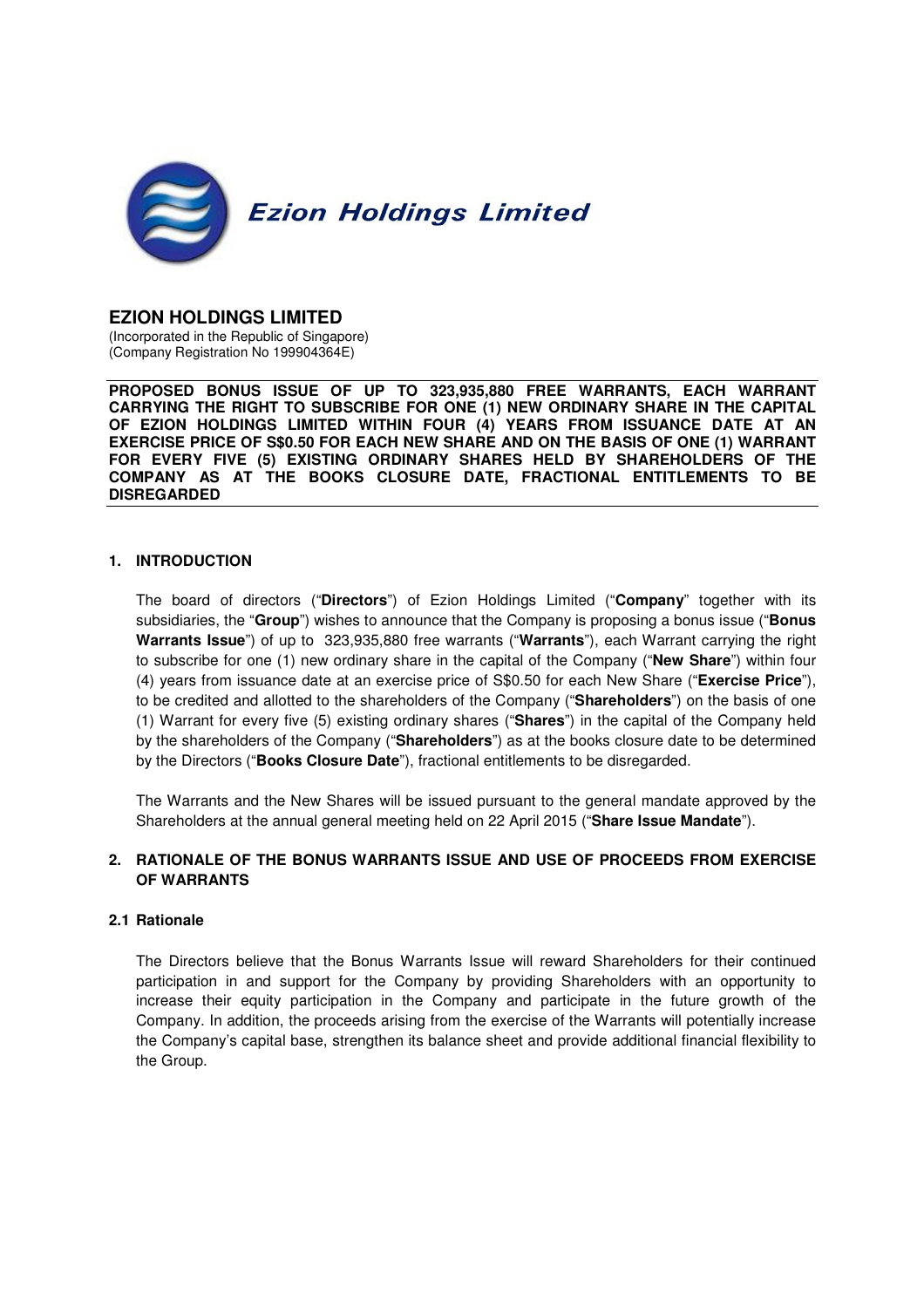#### **2.2 Use of Proceeds**

Assuming that 323,935,880 Warrants are issued and are all exercised, the Company will receive gross proceeds of approximately S\$161.97 million. The estimated net proceeds ("**Net Proceeds**") from the exercise of the Warrants, after deducting estimated expenses of the Bonus Warrants Issue, will amount to approximately S\$161.77 million. The Company intends to utilise the Net Proceeds for investments, repayment of borrowings and/or general working capital purposes for the Group, as the Directors may deem fit in the interests of the Company. The percentage allocation for each intended use cannot be determined at this moment.

As and when any significant amount of the Net Proceeds is deployed, the Company will make the necessary announcements on SGXNET and subsequently provide a status report on the use of such Net Proceeds in its annual report. Pending the deployment of the Net Proceeds for the uses identified above, the Net Proceeds may be placed as deposits with financial institutions or invested in short-term money market or debt instruments or for any other purposes on a short-term basis as the Directors may deem fit.

#### **3. PRINCIPAL TERMS OF THE BONUS WARRANTS ISSUE**

### **3.1 Terms of the Warrants**

The Warrants, to be credited and allotted free to Shareholders, will be in registered form and be constituted in an instrument by way of a deed poll ("**Deed Poll**") that sets out the terms and conditions of the Warrants and which may from time to time be amended or supplemented.

Each Warrant will, subject to the terms and conditions to be set out in the Deed Poll, carry the right to subscribe for one (1) New Share at an exercise price of S\$0.50 for each New Share payable in cash; during the period ("**Exercise Period**") commencing from and including the date of issue of the Warrants and expiring at 5:00 p.m. on the market day immediately preceding the fourth  $(4<sup>th</sup>)$ anniversary of the date of issue of the Warrants. Any Warrant which remains unexercised at the end of the Exercise Period shall thereafter lapse and cease to be valid for all purposes.

The Exercise Price of S\$0.50 for each New Share represents the last transacted price of S\$0.50 per Share on the Mainboard of the Singapore Exchange Securities Trading Limited ("**SGX-ST**") ("**Mainboard**") on 29 February 2016 (being the date of this announcement). The Exercise Price and the number of Warrants will be subject to adjustments under certain circumstances in accordance with the Deed Poll.

The Warrants will be listed and traded on the Mainboard under the book-entry (scripless) settlement system. The listing of and quotation for the Warrants and the New Shares on the Mainboard, if approved, is expected to be subject to, inter alia, there being an adequate spread of holdings of the Warrants to provide for an orderly market in the trading of the Warrants. Each board lot of the Warrants will consist of 100 Warrants or such other board lot size which the SGX-ST may require and as may be notified by the Company.

The New Shares arising from the exercise of Warrants will rank pari passu in all respects with the then existing issued Shares save for any dividends, rights, allotments or other distributions, the record date for which falls on or after the relevant exercise date of the Warrants, save as may be otherwise provided for in the Deed Poll. For this purpose, "record date" means, in relation to any dividends, rights, allotments or other distributions, the date as at the close of business (or such other time as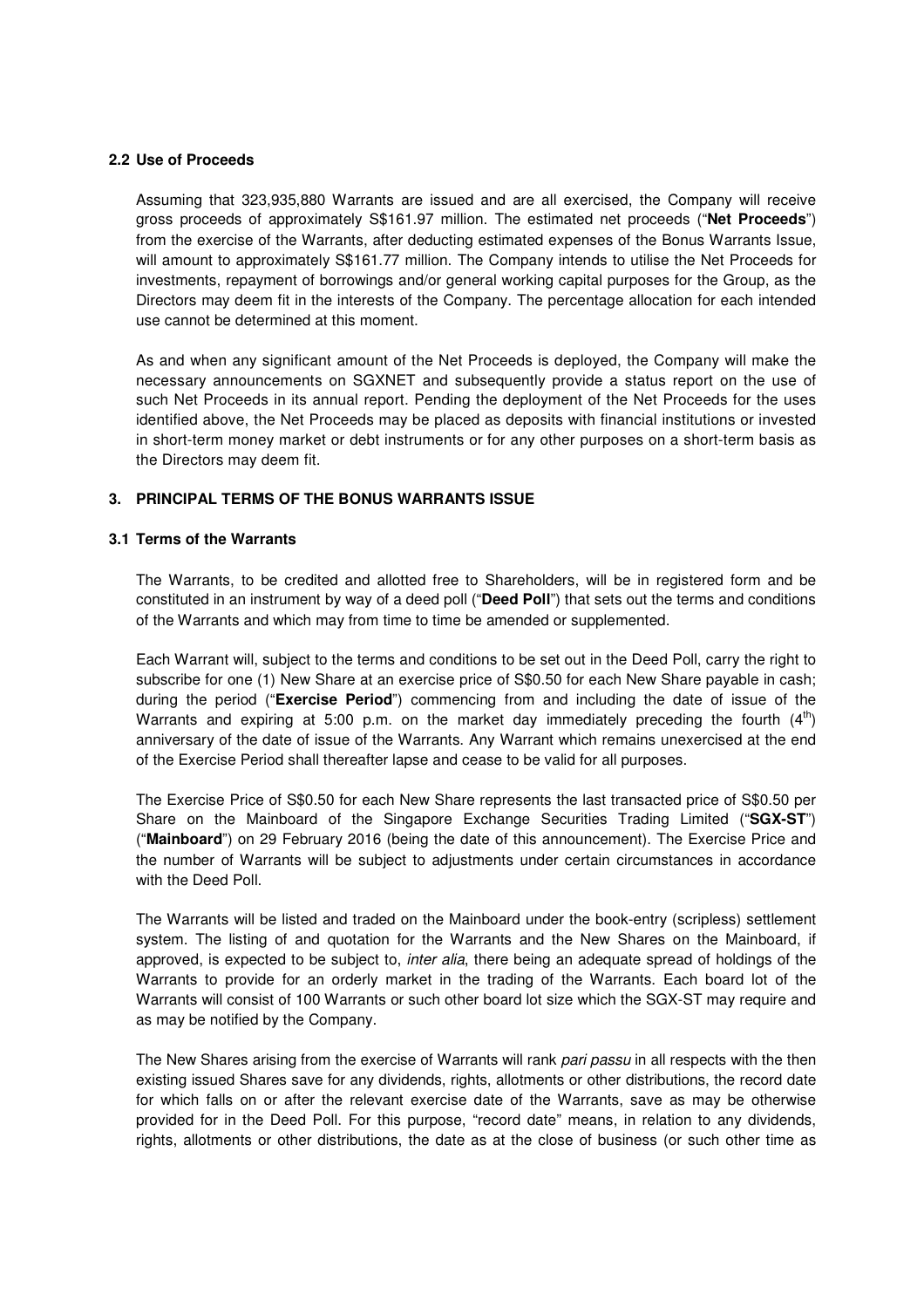may have been notified by the Company) on which Shareholders must be registered in order to participate in such dividends, rights, allotments or other distributions.

An offer information statement ("**OIS**") will be lodged with the SGX-ST acting as agent of the Monetary Authority of Singapore ("**MAS**") in relation to, and for the purpose of the Bonus Warrants Issue. However, the OIS will not be despatched to the Shareholders. Shareholders may download a copy of the OIS from the SGX-ST's website after the OIS is lodged. An announcement will be made at a later date on the lodgement and uploading of the OIS on the SGX-ST's website

#### **3.2 Size of the Bonus Warrants Issue**

As at the date hereof, the Company has 1,595,254,740 Shares (excluding treasury Shares) that have been issued and are fully paid-up ("**Existing Issued Share Capital**"). None of the Shares is subject to moratorium.

As at the date hereof, the Company has in force the Ezion Share Plan 2008 ("**Share Plan**") and the Ezion Employee Share Option Scheme ("**Option Scheme**"). An aggregate of 10,699,080 share options ("**Share Options**") which have been granted pursuant to the Option Scheme remain outstanding and are exercisable. Details of the Share Options granted under the Option Scheme which remain outstanding and are exercisable are set out below:

| Date of Grant of<br><b>Share Options</b> | <b>Exercise Price per</b><br><b>Share</b> | <b>Options Outstanding</b><br>as at the date hereof | <b>Exercise Period</b>      |
|------------------------------------------|-------------------------------------------|-----------------------------------------------------|-----------------------------|
| 11/10/2011                               | S\$0.288                                  | 2,016,000                                           | 11/10/2012 to<br>11/10/2021 |
| 7/6/2012                                 | S\$0.514                                  | 1,641,480                                           | 7/6/2013 to<br>7/6/2022     |
| 21/1/2013                                | S\$1.083                                  | 7,041,600                                           | 21/1/2015 to<br>21/1/2023   |

Further to the above, as at the date hereof, Teras Investment Pte. Ltd, a wholly subsidiary of the Company, has an outstanding aggregate of 300 redeemable exchangeable preference shares ("**REPS**") pursuant to a subscription agreement entered into on 16 August 2013 ("**Subscription Agreement**"), where such REPS are exchangeable into Shares ("**Exchange Shares**") at the exchange price of S\$2.1857 in accordance with the terms and conditions of the Subscription Agreement. The REPS are exchangeable into 13,725,580 Exchange Shares if all the REPS are exchanged into New Shares of the Company based on the exchange price of S\$2.1857.

Based on the Existing Issued Share Capital, the Bonus Warrants Issue will comprise up to 319,050,948 Warrants representing up to 20% of the Existing Issued Share Capital. Assuming that all the Warrants issued are exercised, the share capital would increase to 1,914,305,688 Shares, representing 120% of the Existing Issued Share Capital.

In the event that all the Share Options are exercised, awards pursuant to the Share Plan ("**Awards**") are granted, REPS are exchanged into New Shares and New Shares are issued before the Books Closure Date, the issued Share capital excluding treasury shares will increase to 1,619,679,400 Shares ("**Enlarged Issued Share Capital**").

Based on the Enlarged Issued Share Capital, the Bonus Warrants Issue will comprise up to 323,935,880 Warrants representing up to 20% of the Enlarged Issued Share Capital. Assuming that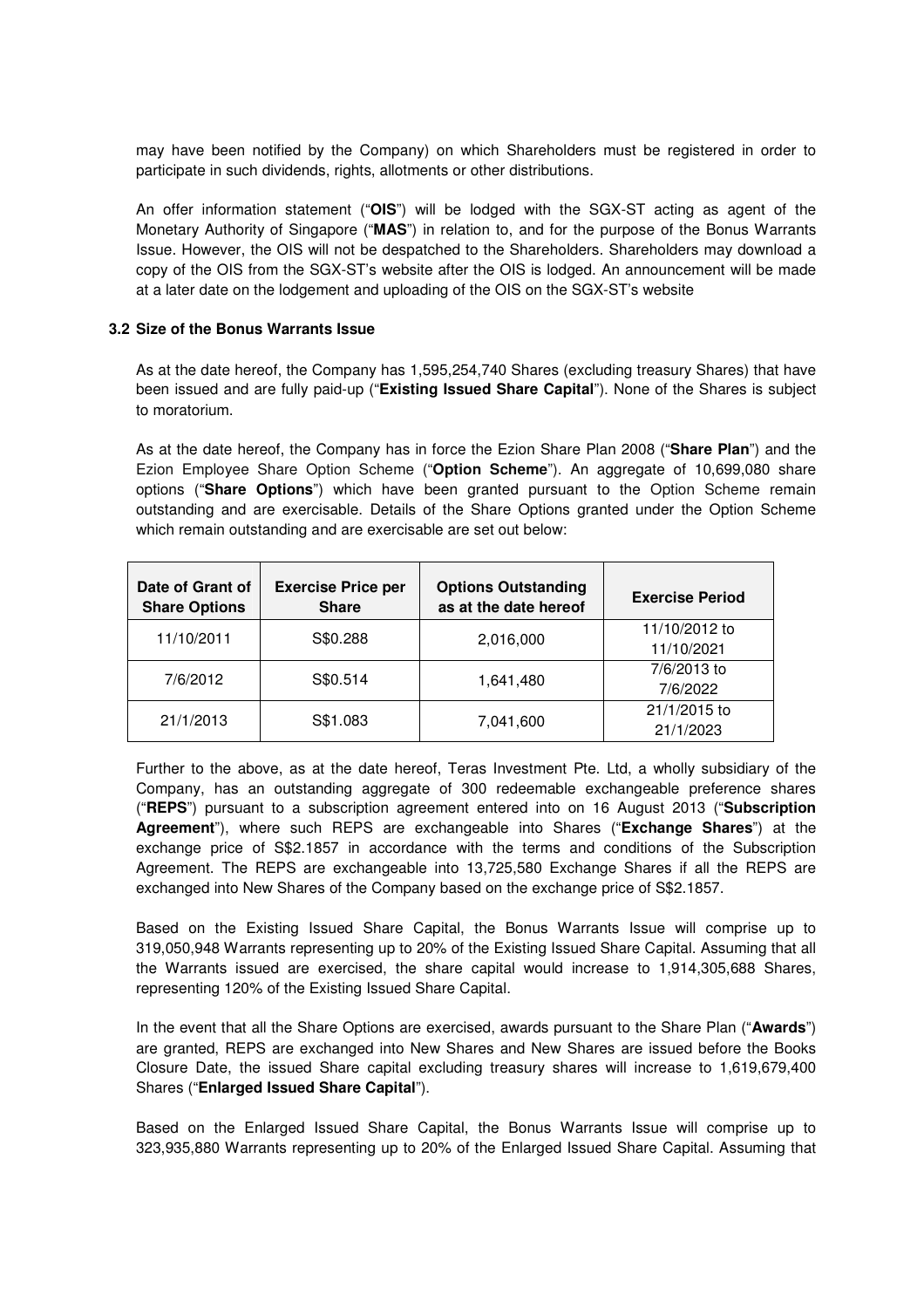all the Warrants issued pursuant to the Bonus Warrants Issue are exercised, the share capital would increase to 1,943,615,280 Shares, representing 120% of the Enlarged Issued Share Capital.

### **3.3 Trading of Odd-lots**

All fractional entitlements to the Warrants will be disregarded in arriving at the entitlements of the Entitled Shareholders (as defined herein) and will be dealt with in such manner as the Directors may, in their absolute discretion, deem fit in the interests of the Company. Shareholders should note that subject to the requirement of SGX-ST, the warrants are quoted on the Mainboard in board lot sizes of 100 warrants. Following the Bonus Warrants Issue, Shareholders who hold odd lots of the Warrants (i.e. less than 100 Warrants) and who wish to trade in odd lots on the Mainboard should note (where applicable) the setting up of the Unit Share Market of the SGX-ST to allow for trading of odd lots.

### **3.4 Eligibility of Shareholders to Participate in the Bonus Warrants Issue**

The Warrants to be issued pursuant to the Bonus Warrants Issue will be credited and allotted to Shareholders whose names appear in the records of the Central Depository (Pte) Limited (the "**CDP**") or the Register of Members of the Company, as the case may be, as at the Books Closure Date, with registered addresses in Singapore or who have, at least three (3) consecutive market days prior to the Books Closure Date, provided to CDP or the Company, as the case may be, addresses in Singapore for the service of notices and documents ("**Entitled Shareholders**"). The Bonus Warrants Issue will be made on the basis of one (1) Warrant for every five (5) Share held by the Entitled Shareholders as at the Books Closure Date, fractional entitlements to be disregarded. Entitled Shareholders will be issued Warrants on the basis of their shareholdings as at the Books Closure Date.

For practical reasons and in order to avoid any violation of the relevant legislation applicable in countries other than Singapore, the Warrants will NOT be offered or credited or allotted (as the case may be) to Shareholders with registered addresses outside Singapore as at the Books Closure Date and who have not, at least three (3) market days prior thereto, provided to the Company or CDP, as the case may be, addresses in Singapore for the service of notices and documents ("**Foreign Shareholders**"). The Warrants which would otherwise be allotted to Foreign Shareholders will, if practicable, be sold on the Mainboard and the net proceeds from all such sales, after deduction of all expenses therefrom, will be pooled and thereafter distributed to Foreign Shareholders in proportion to their respective shareholdings or, as the case may be, the number of Shares entered against their names in the Depository Register or the Register of Members (as the case may be) as at the Books Closure Date and sent to them at their own risk by ordinary post. If the amount of net proceeds distributable to any single Foreign Shareholder is less than S\$10.00, such amount will be retained for the sole benefit of the Company or otherwise dealt with as the Directors may, in their absolute discretion, deem fit and no Foreign Shareholder shall have any claim whatsoever against the Company or CDP or the Directors or share registrar or the SGX-ST and their respective officers in respect of such sales or the proceeds thereof, of such entitlements to the Warrants.

Where such Warrants are sold on the Mainboard, they will be sold at any such price or prices as the Company, may in its absolute discretion, decide and deem fit and no Foreign Shareholder shall have any claim whatsoever against the Company or CDP or the Directors or share registrar or the SGX-ST in respect of such sales.

Any entitlements to the Warrants not taken up for any reason and fractional entitlements to the Warrants which are disregarded and not allotted to Entitled Shareholders will be aggregated and sold on the Mainboard for the benefit of the Company or otherwise dealt with in such manner as the Directors may, in their absolute discretion, deem fit in the interests of the Company.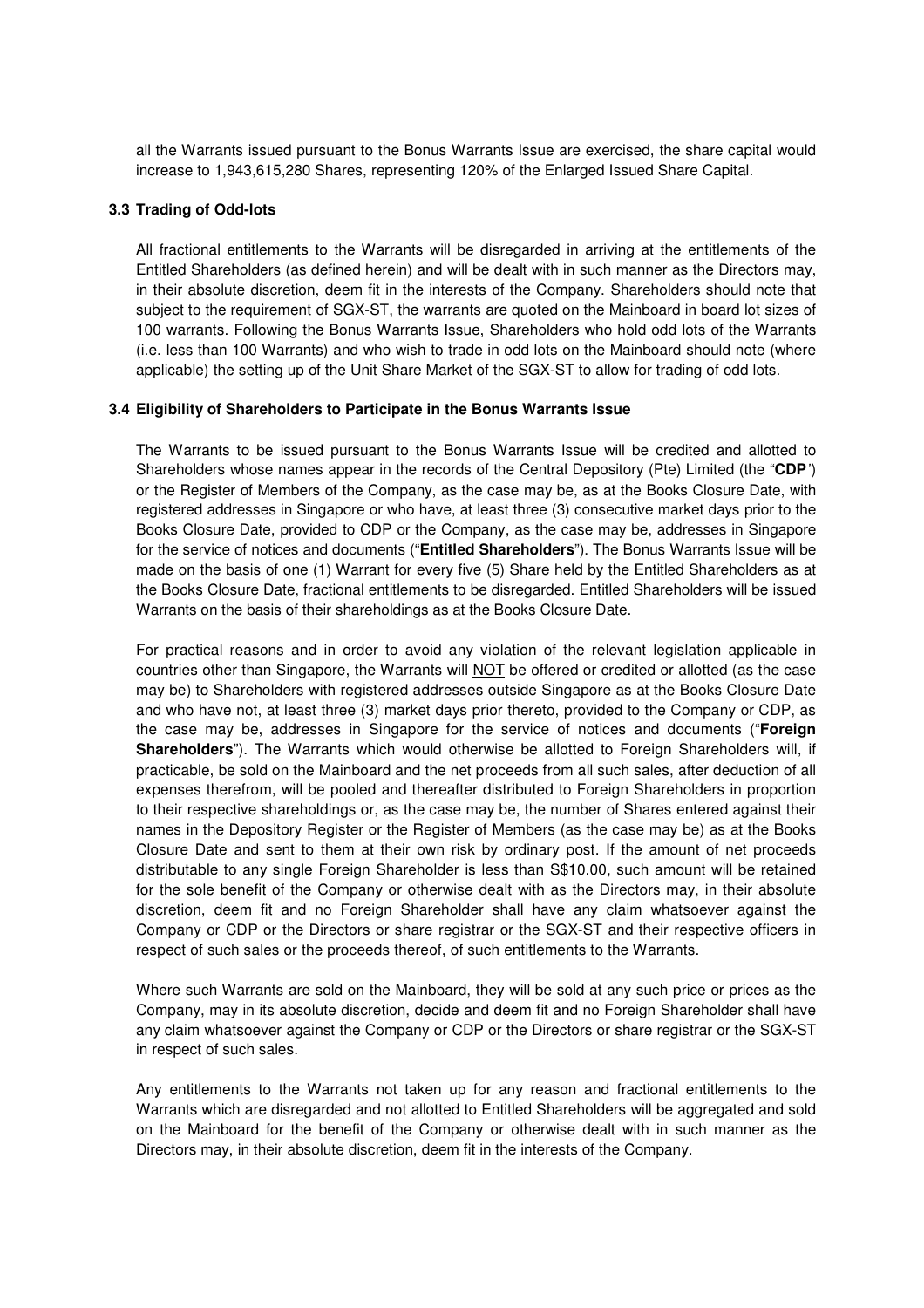# **4. APPROVAL FOR THE BONUS WARRANTS ISSUE**

The Bonus Warrants Issue is subject to, inter alia, the following:

- (a) the receipt of the approval-in-principle from the SGX-ST for the listing of and quotation for up to 323,935,880 Warrants, and up to 323,935,880 New Shares on the Official List of the SGX-ST, and if any and where applicable, the Additional Exchange Shares (as defined herein), the Additional Awards (as defined herein), Additional Share Options (as defined herein), and their underlying Shares to be issued upon exercise, and if such approval is granted subject to conditions, such conditions being acceptable to the Company;
- (b) the listing and quotation notice ("**Notice**") from the SGX-ST for the listing of and quotation for all the Warrants and New Shares on the Mainboard;
- (c) the lodgement of the OIS, together with all other accompanying documents (if applicable), to be issued by the Company in connection with the Bonus Warrants Issue, with the Monetary Authority of Singapore; and
- (d) there being an adequate spread of holdings of the Warrants to provide for an orderly market in the trading of the Warrants.

An application will be made to the SGX-ST for permission to deal in, and the listing of and quotation for all the Warrants, the New Shares, and if any and where applicable, the Additional Awards (as defined herein), Additional Share Options (as defined herein), and the underlying Shares to be issued upon their relevant exercise on the Official List of the SGX-ST. An appropriate announcement on the outcome of the application will be made in due course. The date for the Books Closure Date will only be fixed and announced after the SGX-ST has issued the Notice or approved the Bonus Warrants Issue (as the case may be).

# **5. ADJUSTMENTS TO AWARDS AND SHARE OPTIONS**

Pursuant to the Share Plan and Option Scheme, the number of Awards, Share Options and their exercise prices shall be subject to adjustments in view of the Bonus Warrants Issue. Additional Awards ("**Additional Awards**") and additional Share Options ("**Additional Share Options**") may be issued as a result of such adjustment. As grant of the Additional Awards and Additional Share Options will be issued free (except for possible notional consideration in the case of Additional Share Options), there would be no proceeds arising from their issuance.

In addition, pursuant to the Subscription Agreement, the exchange price of the REPS shall be subject to adjustments in view of the Bonus Warrants Issue. Additional Exchange Shares ("**Additional Exchange Shares**") may be issued as a result of such adjustments. As no consideration is payable for the exchange of the REPS to Shares, there would be no proceeds arising from the issuance of the Additional Exchange Shares.

The Company will make such further announcements on the adjustments for the REPS, Awards and Share Options after such adjustments for REPS, Awards and Share Options have been confirmed or reviewed (as the case may be) pursuant to the rules of the Subscription Agreement, Share Plan and Option Scheme respectively.